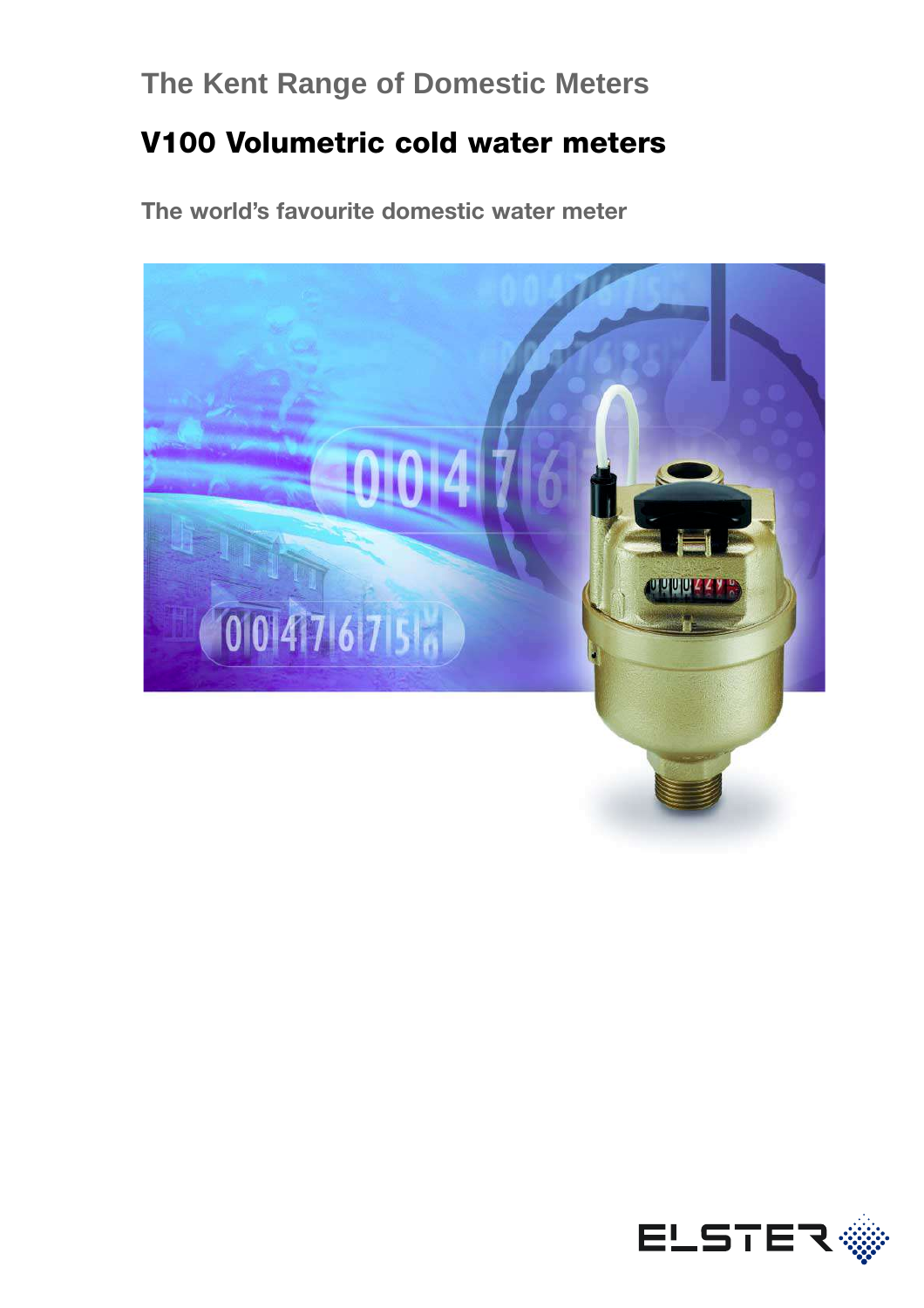# **V100 Volumetric cold water meters**

- **The world's biggest-selling domestic water meter**
- Optimum accuracy and performance at all times, **in any position**
- **Revolutionary grooved piston for improved durability and performance**
- Durable tamperproof construction
- **Full range of sizes from 15mm to 40mm**
- Water temperatures up to 50<sup>°</sup>C
- **Maximum working pressure of 16 bar**
- Pulse output available providing access to **management information**



The V100 is the world's favourite domestic water meter, with over 50 million already in service in over 100 countries, and offers accuracy, long life, low maintenance and tamperproof operation.

Available in sizes from 15mm to 40mm, with flow rates of between 7.5 l/h to 20  $\text{m}^3/\text{h}$ , V100 meters offer unrivalled performance to BS5728, ISO4064 Class C or D (for 15mm to 25mm only).

In addition, models can provide valuable management information via a probe pulse unit upgrade.

## **Unrivalled accuracy in any position, for any flow**

Due to the volumetric rotary piston measurement principle, the V100 range can achieve the highest levels of reading accuracy even at the lowest flow rate. The meter can be installed in any position: horizontally, vertically or inclined pipelines, maintaining optimum performance with no loss of accuracy.

### **Robust, leak-proof construction**

The use of advanced engineering plastics for the meter's measuring chamber significantly reduces wear and helps maintain reliable, accurate measurement over all operating conditions. Solid particles are gathered by a large surface area strainer, further preventing damage; and its advanced design ensures that partial obstruction of the strainer will have no ill effect on the accuracy of the meter's registration.

A body 'O' ring seal between the measuring chamber and meter body ensures that internal leaks which could by-pass the measuring chamber are eliminated.

### **Easy to read**

The counter is fully sealed, liquid filled using a vacuum and offers simple, straight-reading presentation. The number rollers are completely immersed in a lubricating non-toxic liquid, and a sac attached to the counter casing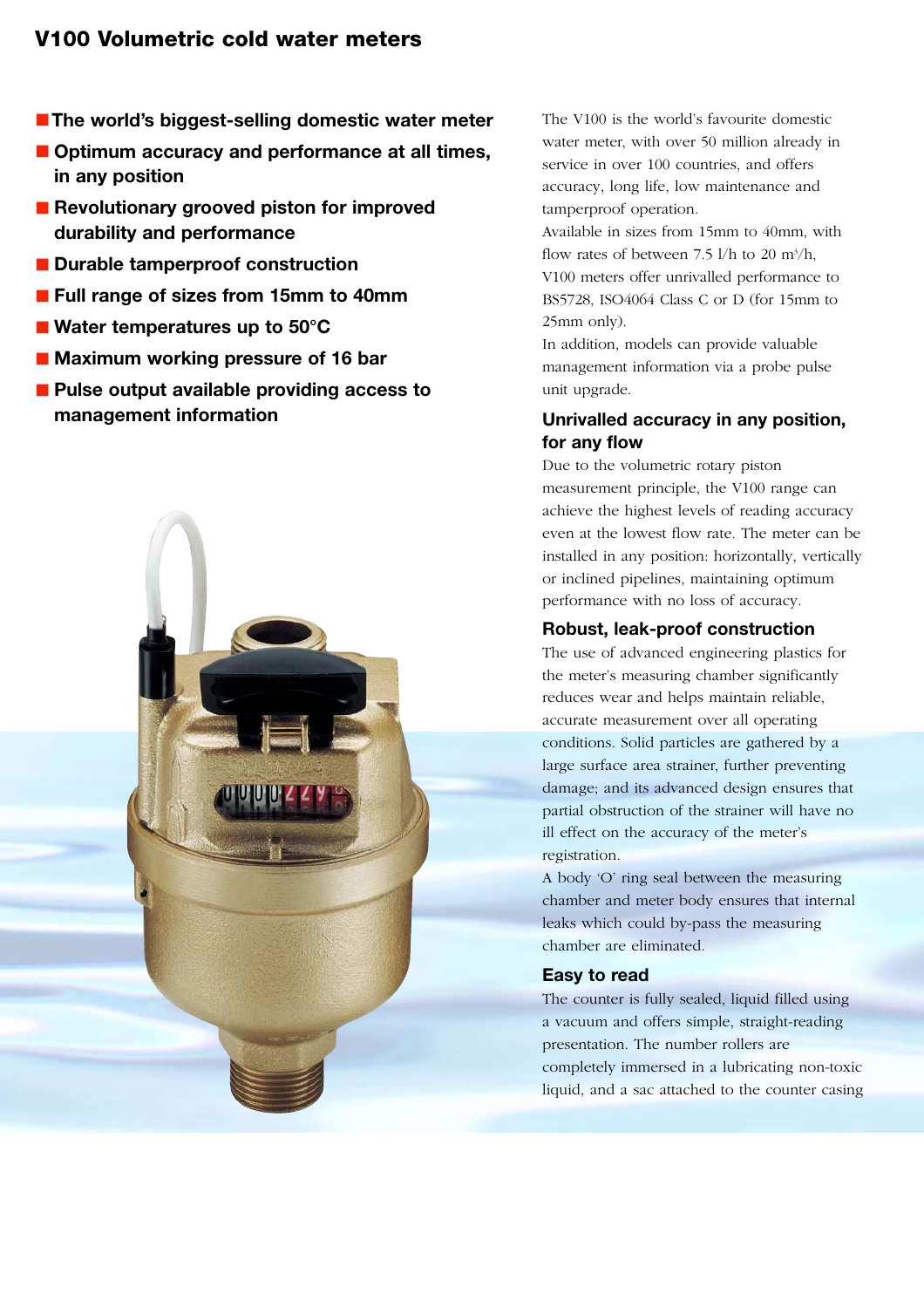acts as a balancing membrane, ensuring the pressure of the liquid in the counter equals that of the external water. The counter window is inside the meter body in the direction of flow for simplified reading.

## **Tamperproof operation**

The V100 offers unrivalled resistance to illegal tampering: its unique conical body-half design eliminates the risk of disassembly whilst in service and the mechanically driven cyclometer-type counter is resistant to magnetic interference.

An optional return reverse flow restrictor provides further protection against outside interference, preventing the meter being operated in the reverse direction to reduce the reading. This restrictor cannot be removed without opening the meter and destroying the seal.

## **Revolutionary grooved piston**

Meter stoppages are substantially reduced, durability enhanced and performance improved as a result of a uniquely-designed grooved piston within the meter measuring chamber, increasing applications flexibility (available in 15mm and 20mm sizes).

#### **Relative motion of the grooved piston.**

chamber wall, creates small

in suspension until flushed

Its action, with the stationary flow eddies which hold solids out, reducing meter stoppages.

## **Reliability guaranteed**

Every V100 meter is individually tested over its flow range before despatch, and is manufactured from the highest quality materials ensuring maximum resistance to wear and corrosion. All Elster meters are UK WRc approved to prevent health risk.

## **Vital management information tool**

Valuable management information can be obtained with the aid of a probe pulse unit, available on V100 meters.

> **ENERGY MANAGEMENT SYSTEM**

**DOSING SYSTEM**

**REMOTE TOTALISER**

**AUTOMATIC TESTING**

**DATALOGGER**

The unit provides important consumption and flow information on a temporary or permanent basis, allowing examination and analysis of consumption

providing a valuable early detection of leaks. Volt-free probe pulsers provide output signals for interrogation by externally-

patterns and

powered reading devices and can be attached to previously installed V100 meters with the facility to install a probe pulse unit, at any time without interrupting the water supply.

**V100 meter**



**Grooved piston design** gives long working life and reduces blockages